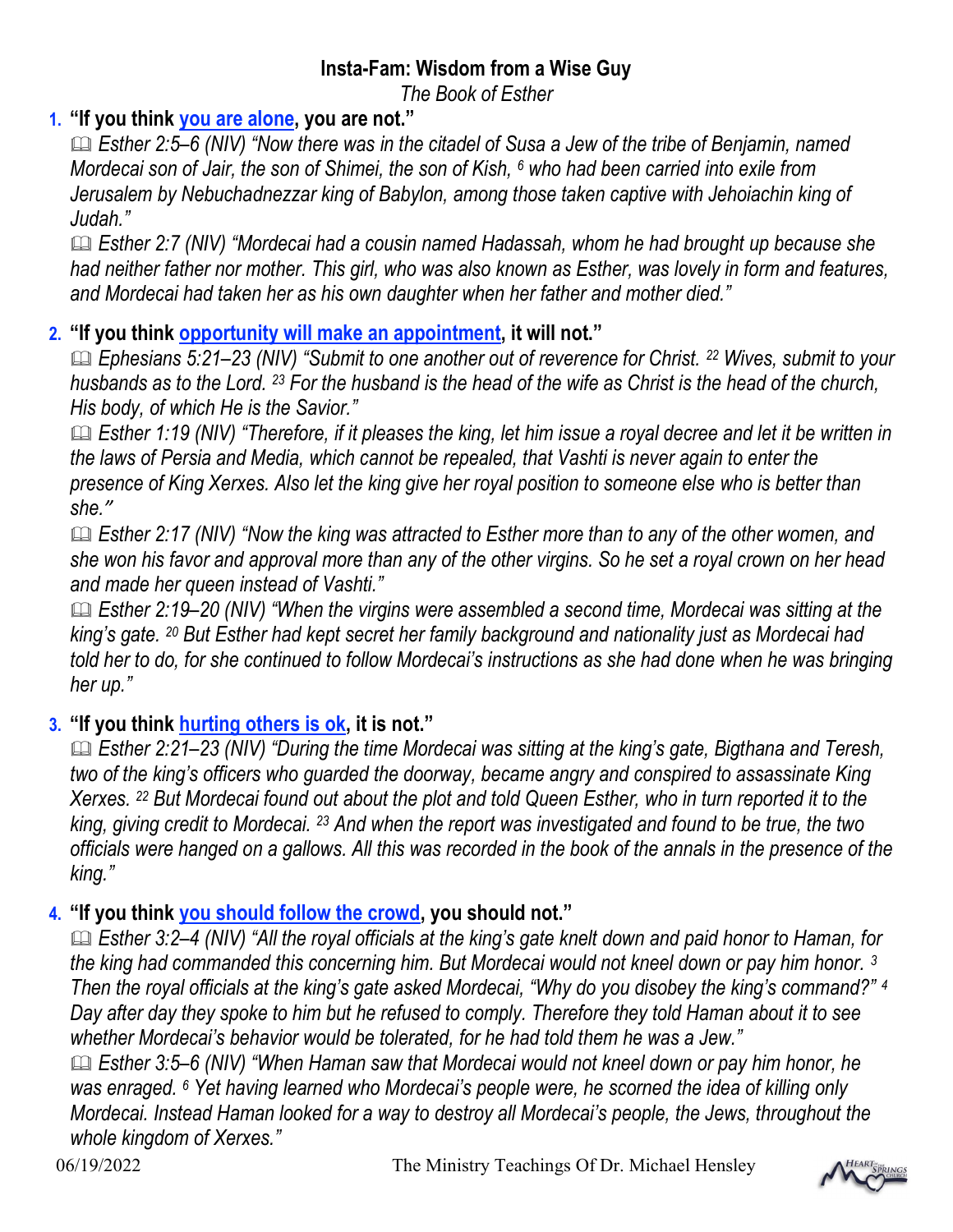### 5. "If you think it's all about you, it is not."

 Esther 4:13–14 (NIV) "He sent back this answer: "Do not think that because you are in the king's house you alone of all the Jews will escape. 14 For if you remain silent at this time, relief and deliverance for the Jews will arise from another place, but you and your father's family will perish. And who knows but that you have come to royal position for such a time as this?"

### 6. "If you think you have been forgotten, you have not."

 Esther 5:9–14 (NIV) Haman went out that day happy and in high spirits. But when he saw Mordecai at the king's gate and observed that he neither rose nor showed fear in his presence, he was filled with rage against Mordecai. 10 Nevertheless, Haman restrained himself and went home. Calling together his friends and Zeresh, his wife, 11 Haman boasted to them about his vast wealth, his many sons, and all the ways the king had honored him and how he had elevated him above the other nobles and officials. <sup>12</sup> "And that's not all," Haman added. "I'm the only person Queen Esther invited to accompany the king to the banquet she gave. And she has invited me along with the king tomorrow. <sup>13</sup> But all this gives me no satisfaction as long as I see that Jew Mordecai sitting at the king's gate." <sup>14</sup> His wife Zeresh and all his friends said to him, "Have a gallows built, seventy-five feet high, and ask the king in the morning to have Mordecai hanged on it. Then go with the king to the dinner and be happy." This suggestion delighted Haman, and he had the gallows built."

 Esther 6:1-3 (NIV) "That night the king could not sleep; so he ordered the book of the chronicles, the record of his reign, to be brought in and read to him. <sup>2</sup> It was found recorded there that Mordecai had exposed Bigthana and Teresh, two of the king's officers who guarded the doorway, who had conspired to assassinate King Xerxes. 3 "What honor and recognition has Mordecai received for this?" the king asked. "Nothing has been done for him," his attendants answered."

### 7. "If you think you have it all figured out, you do not."

 Esther 6:4–10 (NIV) "The king said, "Who is in the court?" Now Haman had just entered the outer court of the palace to speak to the king about hanging Mordecai on the gallows he had erected for him. <sup>5</sup> His attendants answered, "Haman is standing in the court." "Bring him in," the king ordered. <sup>6</sup> When Haman entered, the king asked him, "What should be done for the man the king delights to honor?" Now Haman thought to himself, "Who is there that the king would rather honor than me?" <sup>7</sup> So he answered the king, "For the man the king delights to honor, 8 have them bring a royal robe the king has worn and a horse the king has ridden, one with a royal crest placed on its head. <sup>9</sup> Then let the robe and horse be entrusted to one of the king's most noble princes. Let them robe the man the king delights to honor, and lead him on the horse through the city streets, proclaiming before him, 'This is what is done for the man the king delights to honor!' " <sup>10</sup> "Go at once," the king commanded Haman. "Get the robe and the horse and do just as you have suggested for Mordecai the Jew, who sits at the king's gate. Do not neglect anything you have recommended."

**■ Esther 7:1–4 (NIV) "So the king and Haman went to dine with Queen Esther, 2 and as they were** drinking wine on that second day, the king again asked, "Queen Esther, what is your petition? It will be given you. What is your request? Even up to half the kingdom, it will be granted." <sup>3</sup> Then Queen Esther answered, "If I have found favor with you, O king, and if it pleases your majesty, grant me my life—this is my petition. And spare my people—this is my request. <sup>4</sup> For I and my people have been sold for